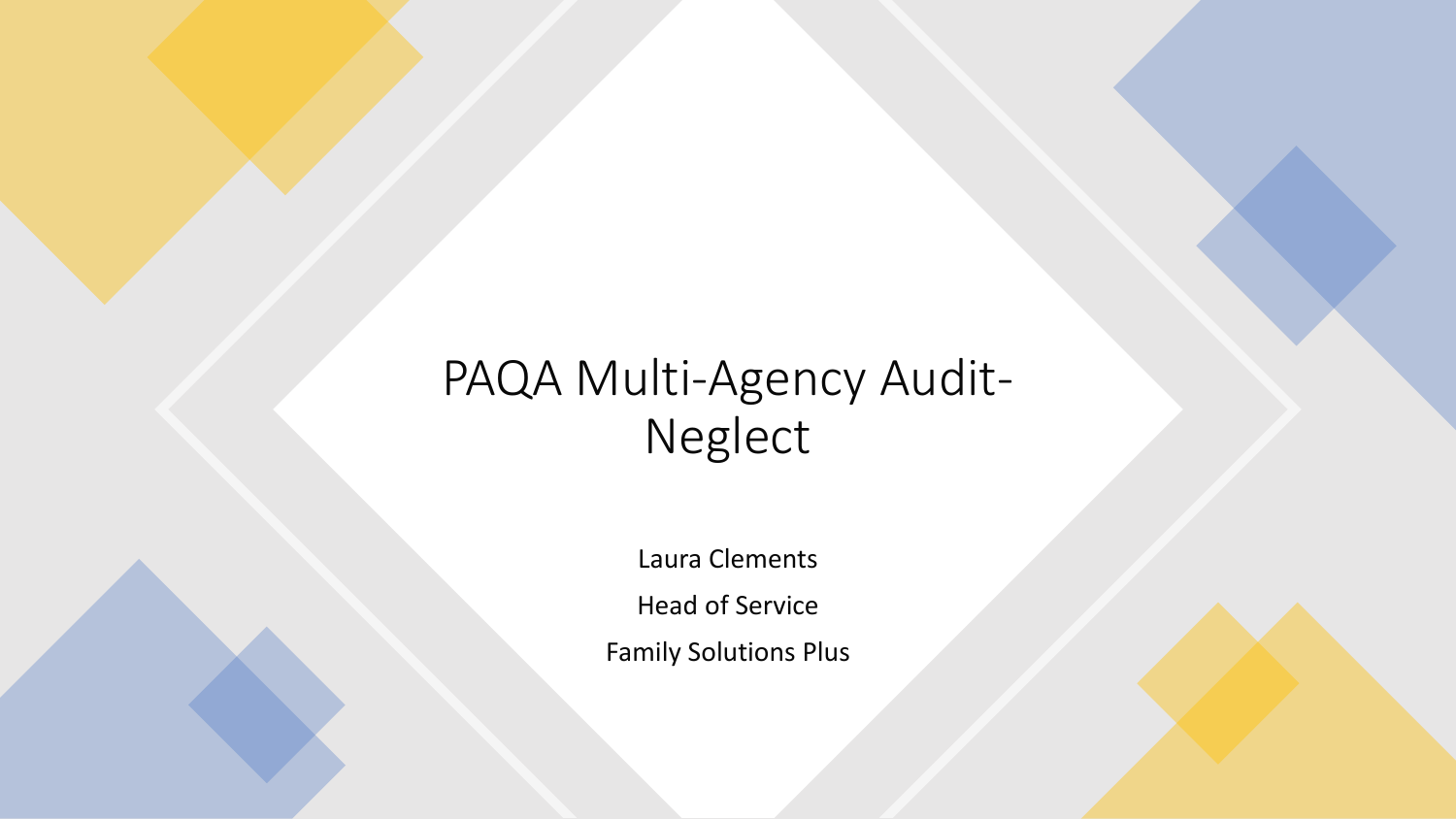# Agencies Involved

Health – Oxford Health/MASH strategic lead

Education – Education Inclusion Manager

Police – CAIU strategic lead

Children's Social Care Operational Leads

Children's Social Care Quality Assurance Leads

Children's Social Care Specialist Adult-Facing Practitioners; Mental Health, Domestic Abuse & Substance & Alcohol Misuse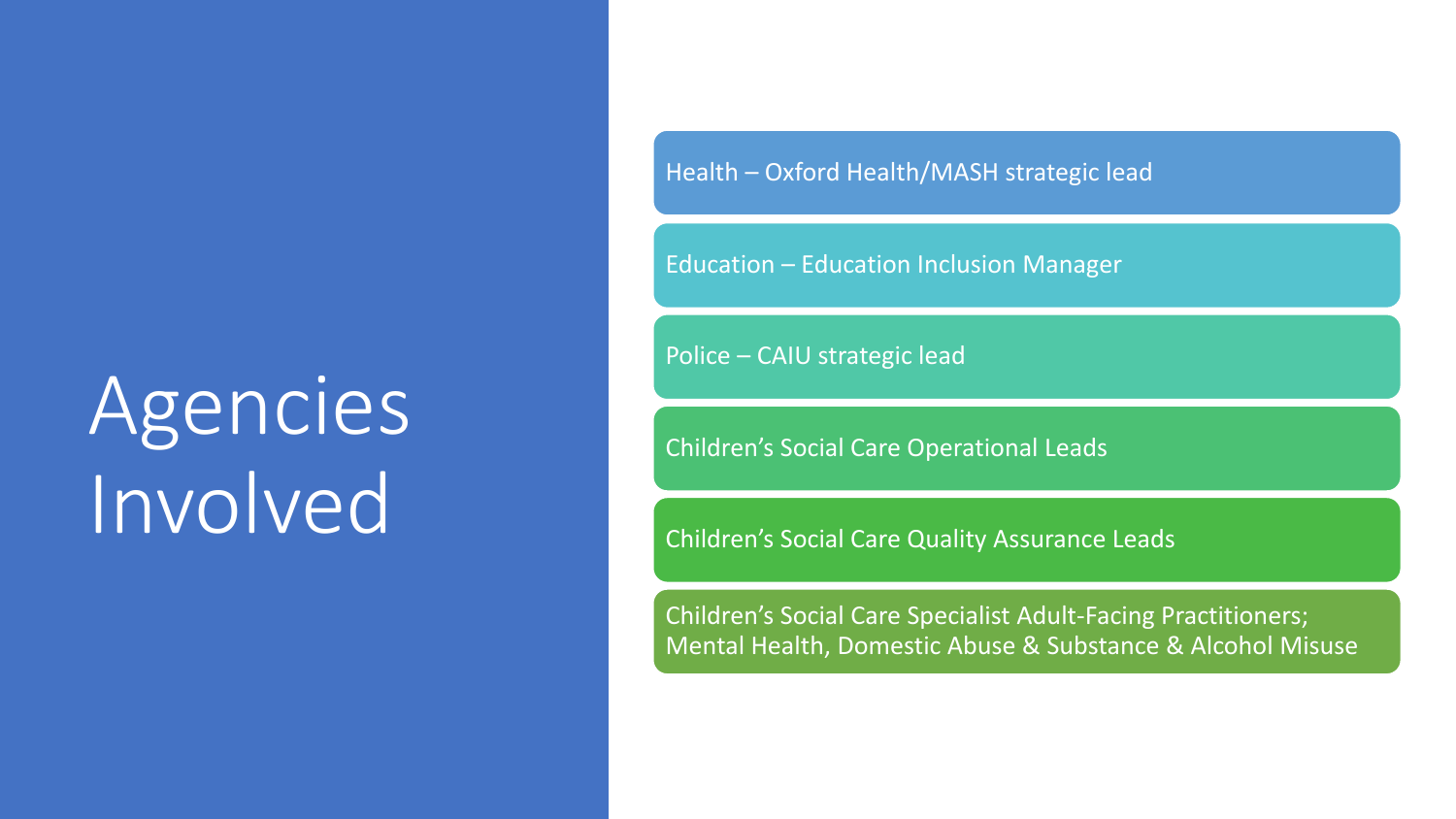#### Audit Scope

Whether the first plan ended prematurely and if so, whether and how this contributed to the need for second/subsequent plan?

Whether the decision for second or subsequent planning was proportionate to tackle the impact of neglect on the child to date

If not, whether there was any challenge from the involved multi-agency network, and the impact of this.

Whether CP plan actions were relevant to current concerns, including any adult vulnerabilities and needs.

Whether and how the second/subsequent plan was duplicative of previous plan/s and if so, whether this impacted on the family's progress.

The extent to which core group members engaged with the core group and contributed to plan progression

Whether the core group refreshed/updated the CP plan to reflect progress/new issues in a timely way

Whether and how the work undertaken with the family was restorative

Whether the CP plans were SMART, accessible, and written with the family in mind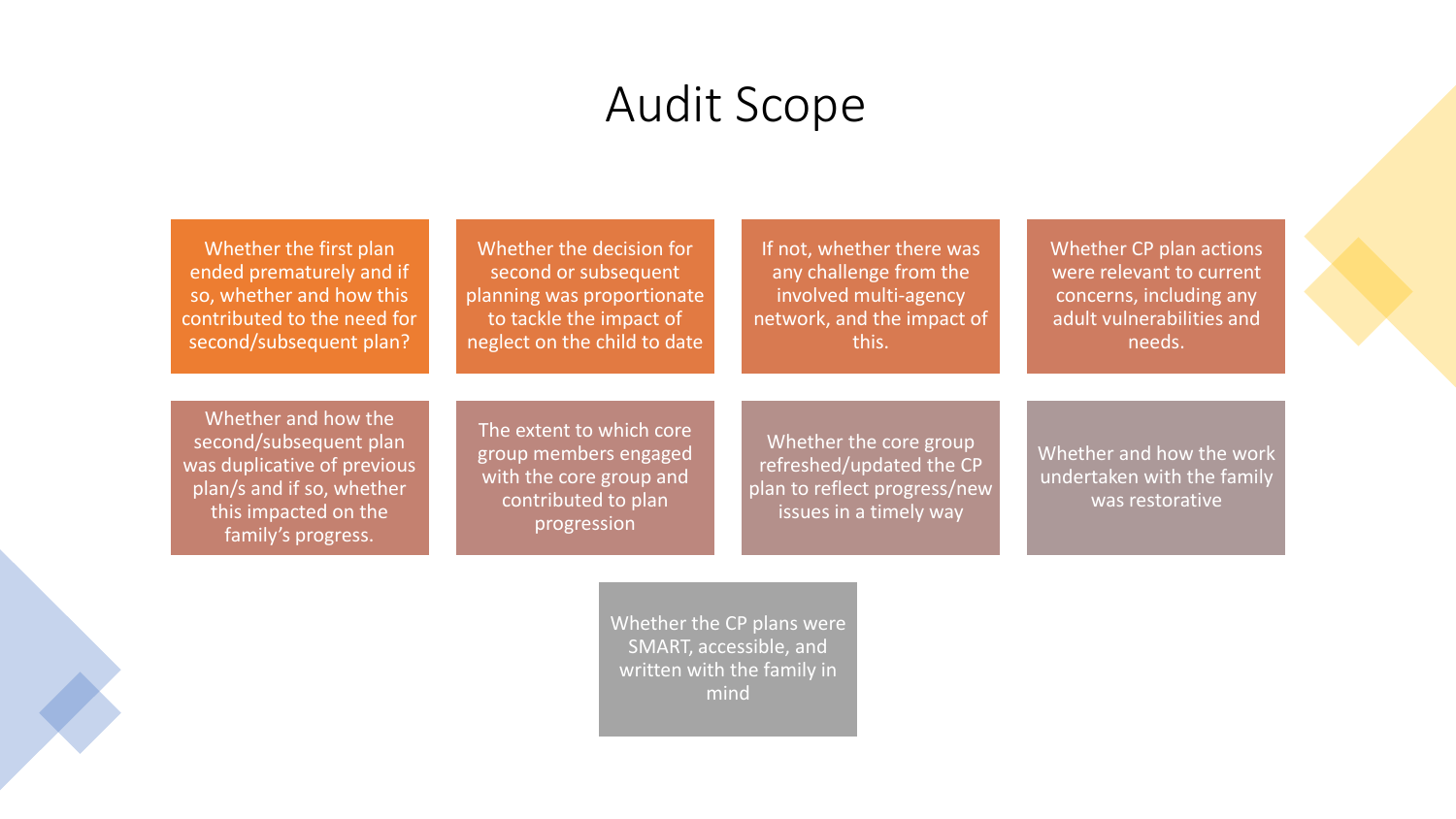## Methodology



Desktop audit with all agencies working together, sharing their agency's information about each child



The Children's Social Care lead representative present shared a chronological summary of CSC involvement to date, to provide background context. Partner agencies then shared their agency's information on the subject child, and all information was then considered together to evaluate the impact of agencies' intervention overall, within the context of the audit's focus.



The quality and timeliness of intervention provided to date, and its impact, were discussed by the audit group collectively



This audit was limited to a "deep dive" into agencies' files in relation to only **two** children. As such, examples of good practice and identified barriers to good practice noted here are informed by the experience of two children. These findings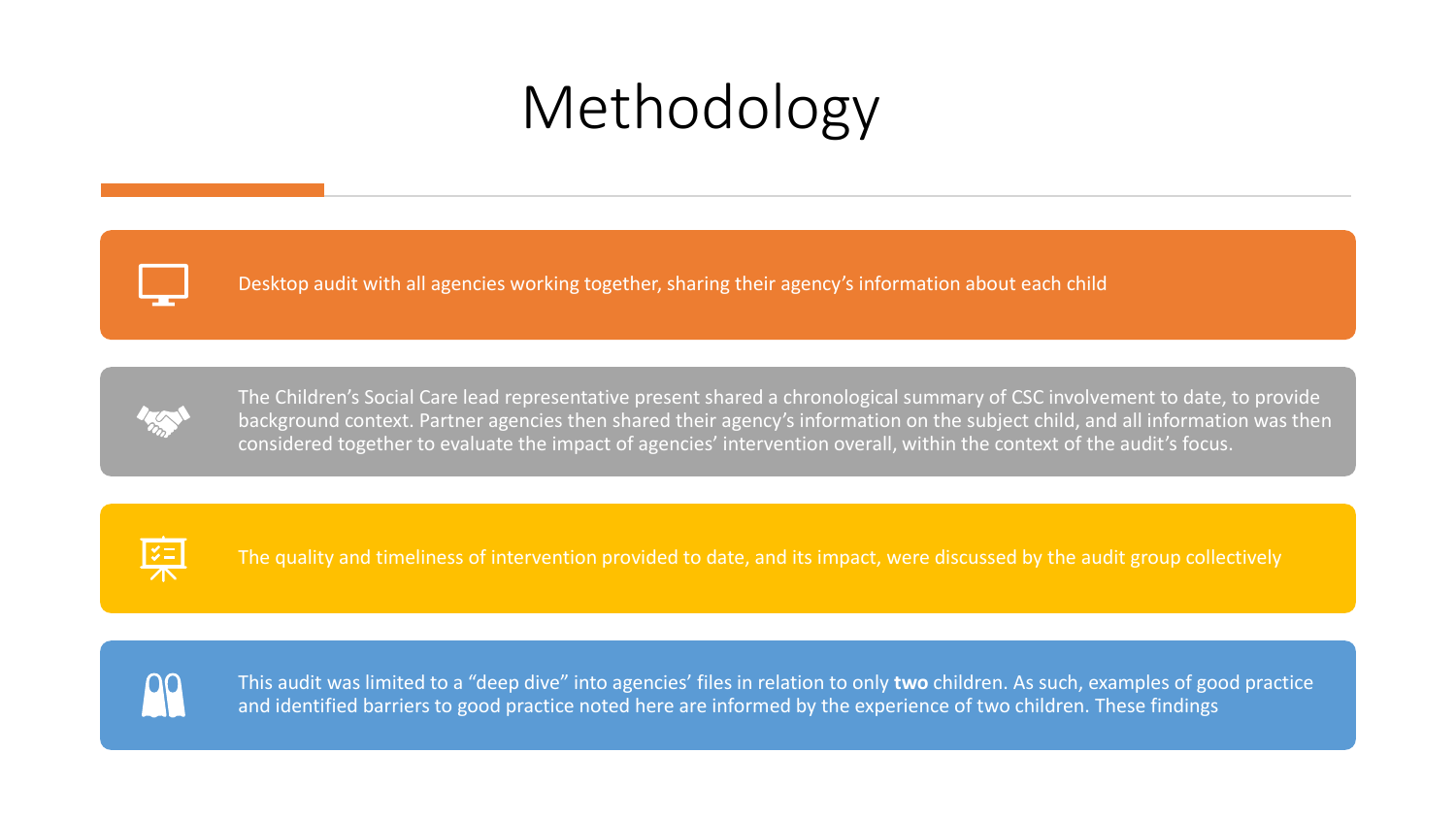What we found – examples of good practice

The recent introduction of adult -facing practitioners offering targeted interventions to help parents address their own unmet needs in relation to substance & alcohol misuse, domestic abuse and mental health, have, for both families, begun to facilitate the kind of changes needed to improve the children's lived experience.

Both families are currently responding positively to motivational interviewing, which supports meaningful change work by enabling internal change alongside relevant interventions, rather than the imposition of expectations that parents will be unable to achieve without specialist help.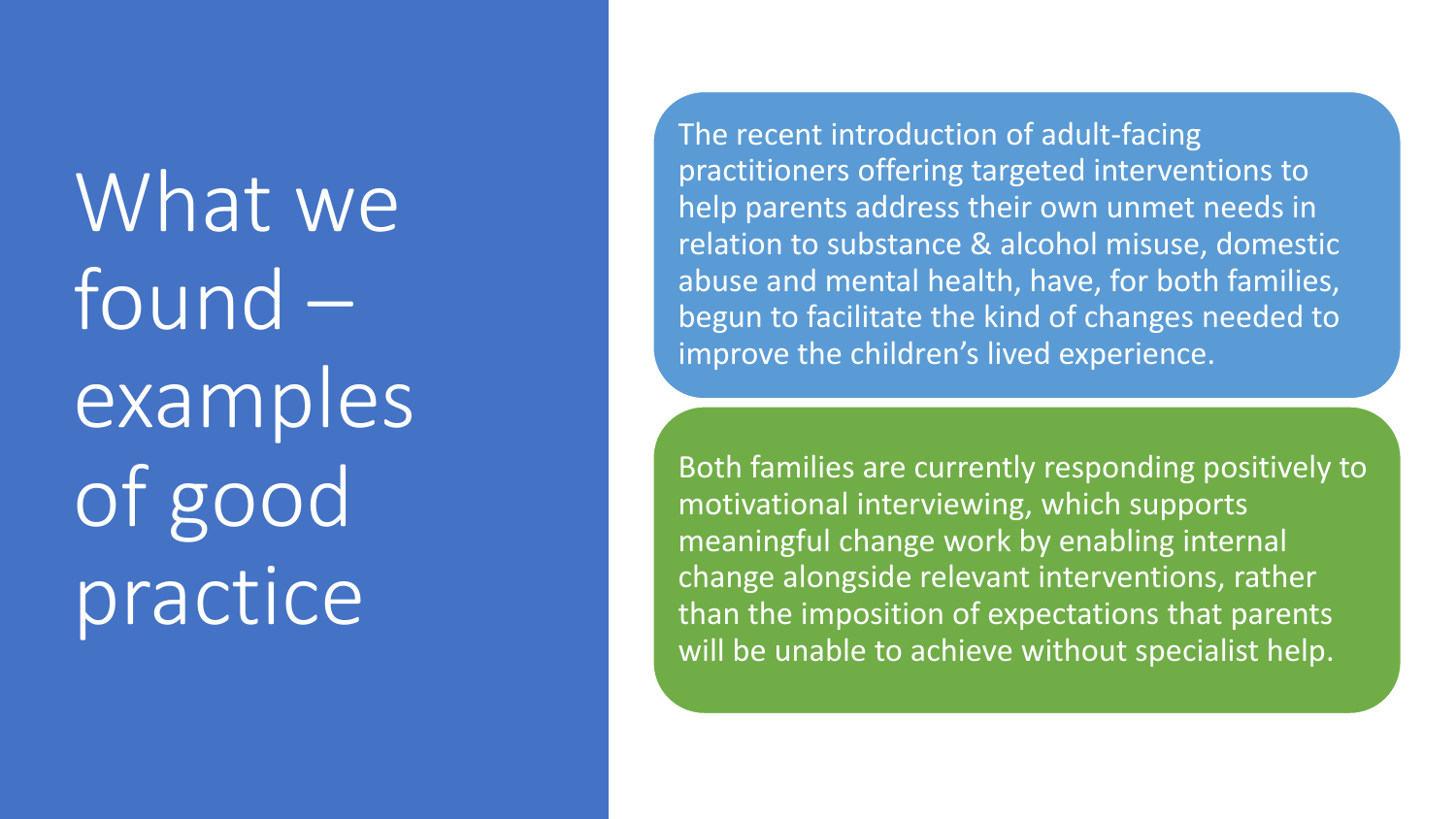#### What we can do better …

#### Language in plans is not yet consistently aligned with strengthsbased practice

Initial interventions with families were focused on practical issues and parental compliance

#### How written agreements are used

Understanding the impact of multiple changes of family structure and composition

Child protection plans were ended when "first-order" changes had been made, such as an improvement in attendance at appointments. Without sufficient focus on the key adult difficulties that were causative of such difficulties, these changes are not sustained.

Language used to describe children's behaviours attributable to neglect and emotional harm is not yet consistently trauma informed.